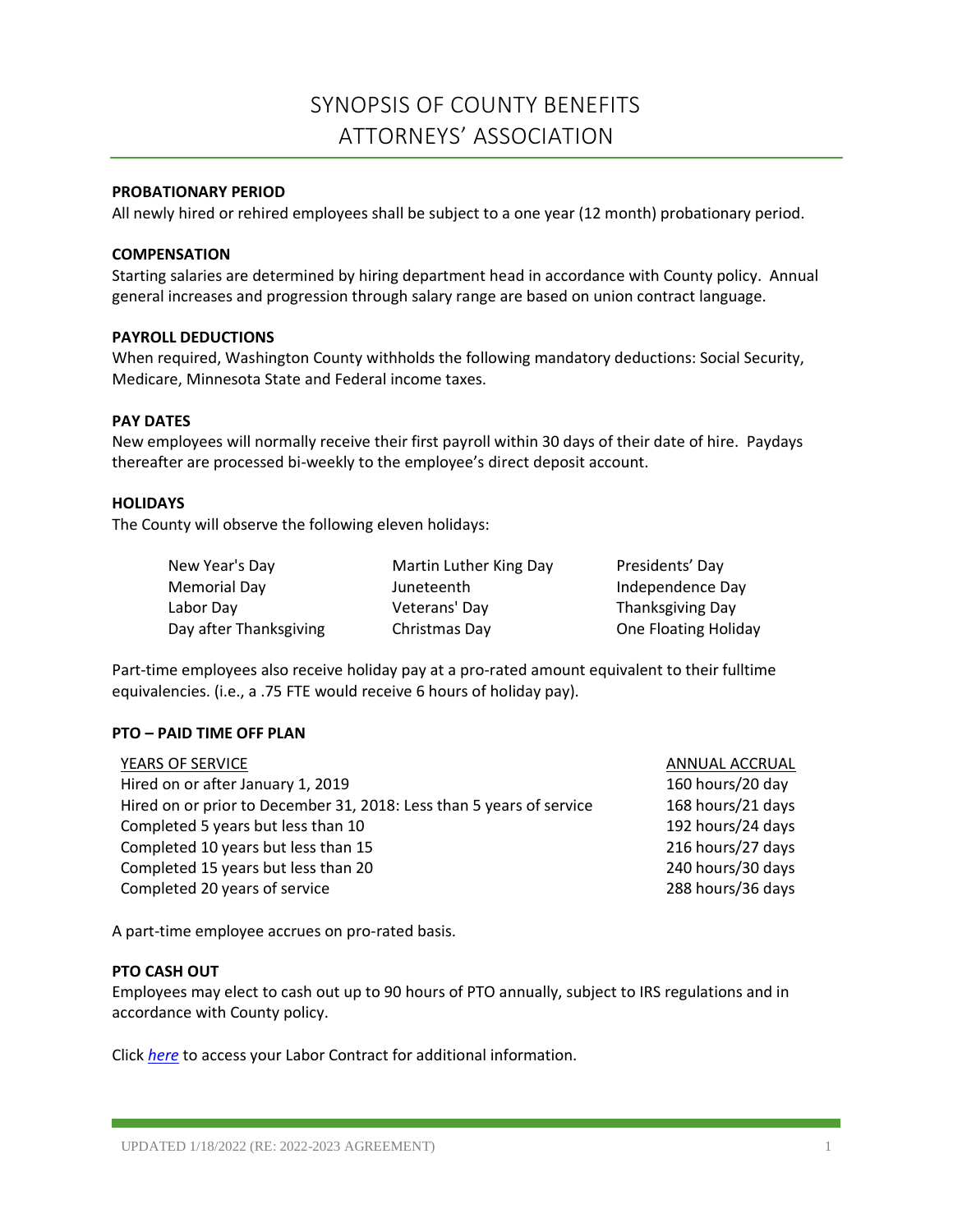## **INSURANCE BENEFITS PROGRAM**

The County's Cafeteria Benefit Plan gives employees an opportunity to design a benefit package that fits their personal needs and goals. Employees whose FTE is .50 or greater are eligible to participate in all insurance benefits.

Some benefits have been negotiated via the collective bargaining agreement:

- Basic life in the amount of \$50,000 is provided at no cost to the employee.
- Long Term Disability (LTD) at a 60% income replacement level to a \$2,500 per month maximum benefit is provided at no cost to the employee.

Please refer to the Design your Benefits booklet for additional information regarding your benefit offerings, available at WashNet under Human Resources/Benefits or click *[here](https://washnet.co.washington.mn.us/depts/hr/benefits2/Shared%20Documents/CurrentBenefitBook.pdf?csf=1&e=CmQiSr)*.

## **RETIREMENT PROGRAMS**

PERA: Public Employee Retirement Association Participation in PERA is mandatory, automatic and contributions are based on your position and the associated plan.

| PERA PLAN   | <b>COUNTY CONTRIBUTION</b> | <b>EMPLOYEE CONTRIBUTION</b> |
|-------------|----------------------------|------------------------------|
| Coordinated | 7.5% of salary             | 6.5% of salary               |

## SECTION 457(b) DEFERRED COMPENSATION PLAN

Washington County offers two §457(b) voluntary deferred compensation plans through payroll deductions on a pre-tax and/or post-tax basis: MNDCP and Nationwide.

## **PUBLIC SERVICE LOAN FORGIVENESS (Federal Direct Loan) FOR INCOME-DRIVEN REPAYMENT PLANS**

Washington County qualifies as a "public service organization" to help you qualify for this partial student loan forgiveness program. [www.StudentAid.gov/publicservice.](http://www.studentaid.gov/publicservice)

#### **LEARNING PARTNERSHIPS**

Washington County has partnered with the following to offer tuition discounts for county employees for select programs and professional development opportunities:

- Bethel University To learn more about Bethel admissions and apply, <https://www.bethel.edu/admissions/>
- Concordia University To learn more about the accelerated cohort-driven programs eligible for this scholarship. [https://info.online.csp.edu/partnerships/?utm\\_source=ELSEvent&utm\\_medium=intranet&utm\\_ca](https://info.online.csp.edu/partnerships/?utm_source=ELSEvent&utm_medium=intranet&utm_campaign=Washington%20County&utm_term=ltw&utm_content=MBA)

[mpaign=Washington%20County&utm\\_term=ltw&utm\\_content=MBA](https://info.online.csp.edu/partnerships/?utm_source=ELSEvent&utm_medium=intranet&utm_campaign=Washington%20County&utm_term=ltw&utm_content=MBA)

• Hamline University - For more information on Hamline University Learning Partner Benefits visit <http://www.hamline.edu/business/mpa/scholarships/learning-partner>